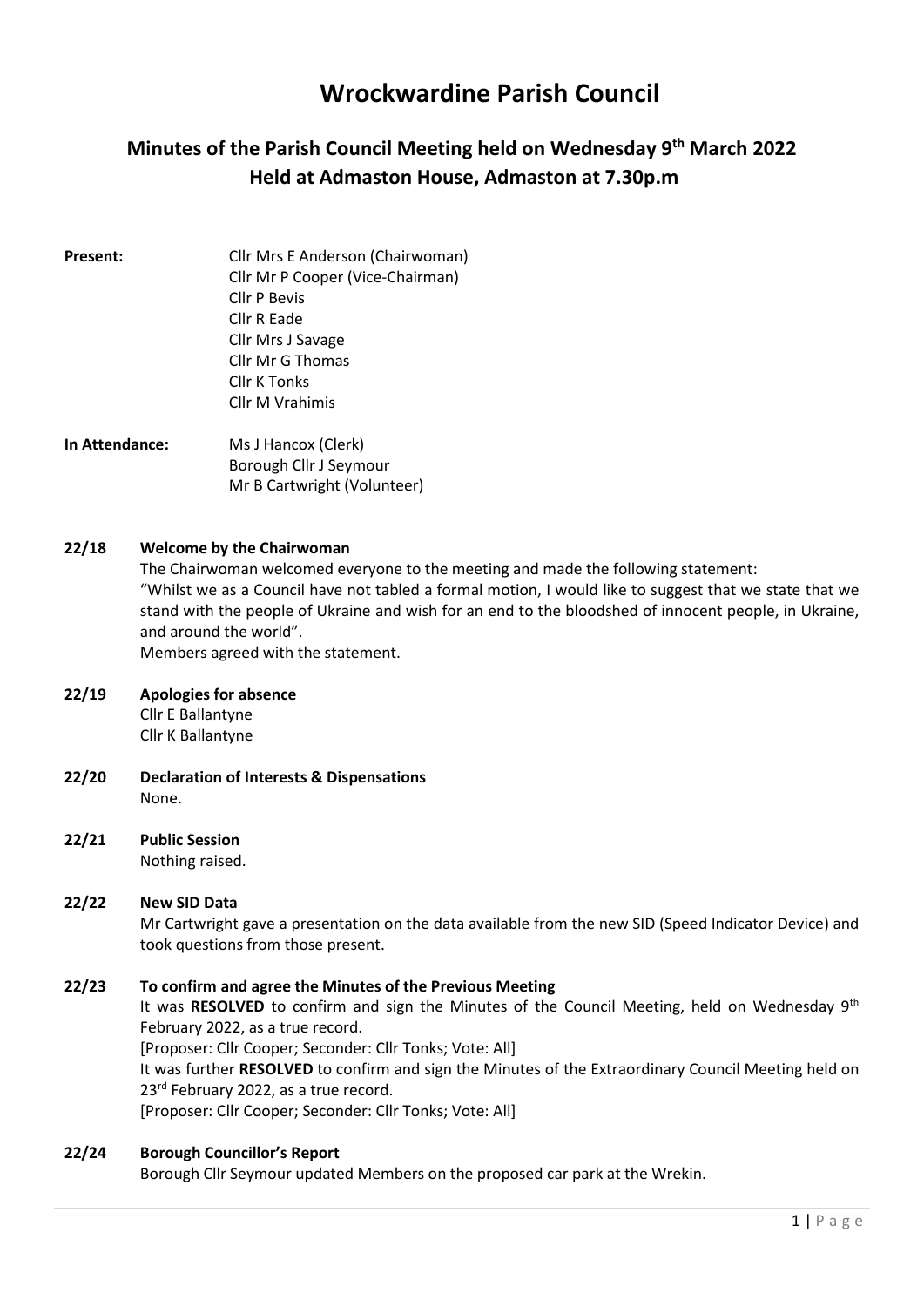Mr Cartwright left the meeting at 8.00p.m

#### 22/25 Planning

#### 1. Permissions & Refusals

Members noted the following permissions and refusals:

| TWC/2022/0089 | 5 Donnerville Dr,<br>Admaston                                                                                                                                                                                                                                                                         | Removal of 1no, ash tree                                                                  | <b>Tree Preservation Order</b><br>Granted |
|---------------|-------------------------------------------------------------------------------------------------------------------------------------------------------------------------------------------------------------------------------------------------------------------------------------------------------|-------------------------------------------------------------------------------------------|-------------------------------------------|
| TWC/2021/1034 | 59 Dulwich<br>Grange, Bratton                                                                                                                                                                                                                                                                         | Erection of a timber<br>building                                                          | <b>Full Granted</b>                       |
| TWC/2021/1210 | Leaton Quarry,<br>Leaton                                                                                                                                                                                                                                                                              | Variation of conditions 55<br>& 59 of TWC/2010/0085 to<br>amend the hours of<br>operation | <b>Full Granted</b>                       |
| TWC/2021/1146 | Former British<br>Reserved matters<br>application pursuant to<br>Sugar Site,<br>Allscott<br>outline planning<br>permission<br>TWC/2014/0113 (Erection<br>of a mixed-use<br>development) for the<br>erection of a primary<br>school including details of<br>appearance, landscaping,<br>layout & scale |                                                                                           | <b>Reserved Matters Granted</b>           |

#### 2. New Applications

TWC/2022/0166 Tiddicross, Charlton – Change of use stables back to a riding school and creation of ménage & new access (Retrospective)

Member's RESOLVED to make the following comment:

The Parish Council is concerned about the proposed new entrance location due to its vicinity to a bad bend with poor visibility and that there will be an increase in traffic around the site.

[Proposer: Cllr Cooper; Seconder: Cllr Thomas; Vote: All]

#### 3. Applications received after the agenda was circulated

TWC/2022/0179 Rushmoor Stud, Rushmoor Lane, Bratton – Creation of an earth bund to eastern boundary, erection of fencing, creation of a new access road, siting of 2no. shipping containers & temporary siting of 1no. static caravan & 1 no. touring caravan, erection of decking adjacent to static caravan & installation of a sewage treatment plant (Retrospective)

Member's RESOLVED to Object to the application for the following reason:

The Parish Council finds the provision of two shipping containers is inappropriate in this rural locality. Furthermore, the bund does not appear to be necessary as the horses are grazing on an adjacent field. The Parish Council is very concerned that the applicant's intent is to change the use of the whole site and that these additional planning applications are deviating from the original proposed designated use of the land.

[Proposer: Cllr Cooper; Seconder: Cllr Thomas; Vote: All]

#### 4. Process for councillors receiving planning information

Following discussion, Member's agreed the current process should remain in place.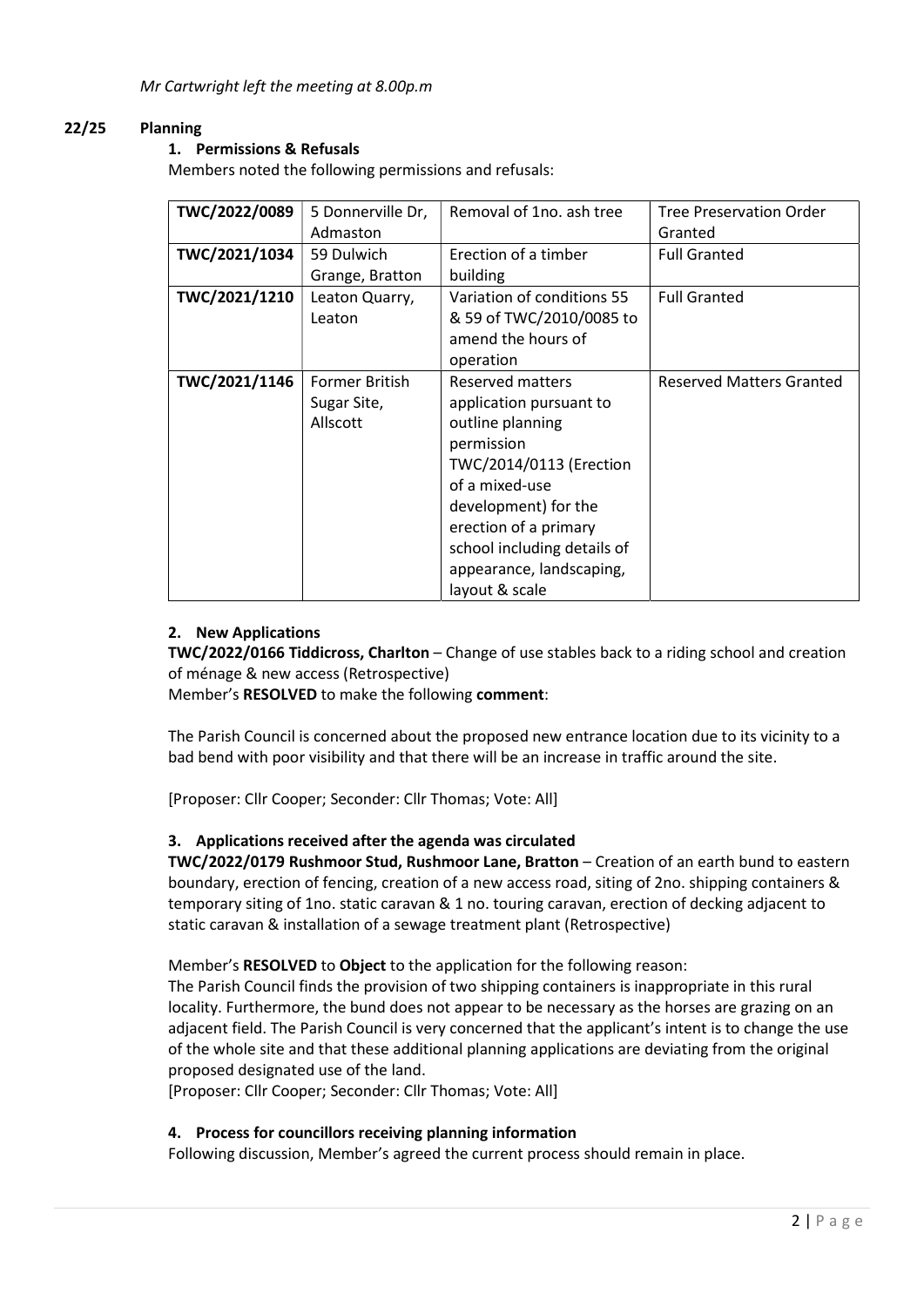#### 22/26 Finance

#### a) Accounts paid in February

Members noted and RESOLVED the payments made. [Proposer: Cllr Savage; Seconder: Cllr Cooper; Vote: All]

#### b) Accounts for payment in March

Members noted and RESOLVED the payments to be made.

[Proposer: Cllr Cooper; Seconder: Cllr Bevis; Vote: All]

#### c) Bank Reconciliation for February

Members RESOLVED to accept the reconciliation. [Proposer: Cllr Savage; Seconder: Cllr Bevis; Vote: All]

#### 22/27 Council Committees

#### 1. Human Resources Committee Meeting

Members acknowledged receipt of the draft minutes for the meeting held on 25<sup>th</sup> February 2022 and there were no comments. Cllr Cooper, Chairman of the HR Committee, asked if there were another Member willing to join the Committee to ensure, as far as possible, that it was always quorate. It was RESOLVED that Cllr Savage would become the fourth Member of the Committee. [Proposer: Cllr Cooper; Seconder: Cllr Eade; Vote: All]

(a) Parish Council Objectives for 2022/23 – It was agreed for these to be determined at the next scheduled HR Committee meeting.

#### 22/28 Other Meetings

#### 1. Jubilee Working Group

Members acknowledged receipt of the meeting notes and, after discussion, the following proposals were agreed:

 Planting trees on Wrockwardine Playing Fields along the eastern boundary with Drummery Lane

[Proposer: Cllr Anderson; Seconder: Cllr Thomas; Vote: All]

- Planting bulbs at Walcot play area [Proposer: Cllr Anderson; Seconder: Cllr Thomas; Vote: All]
- Small working party to meet as soon as possible to discuss arranging a Jubilee event [Proposer: Cllr Tonks; Seconder: Cllr Cooper; Vote: All]
- To write a letter to the Queen congratulating her on reaching her Platinum Jubilee [Proposer: Cllr Anderson; Seconder: Cllr Cooper; Vote: All]
- To plant a copse at the far end of Admaston Green [Proposer: Cllr Cooper; Seconder: Cllr Eade; Vote: All]

#### 2. Climate Change Working Group

Members acknowledged receipt of the meeting notes and there were no comments.

#### 22/29 On-Going Work Update

- 1. Long Yard Meadow Members noted the progress of the work and viewed photographs of the planting
- 2. Wrockwardine Play Area Car Park Members received a verbal update from Cllr Cooper and determined that the Clerk should investigate whether planning permission would be required for the scheme to continue.
- 3. Gateway Features Members received a verbal update, including a formal quote following a meeting with a potential supplier on site. An additional quote is being sought from an alternative supplier before a decision is made.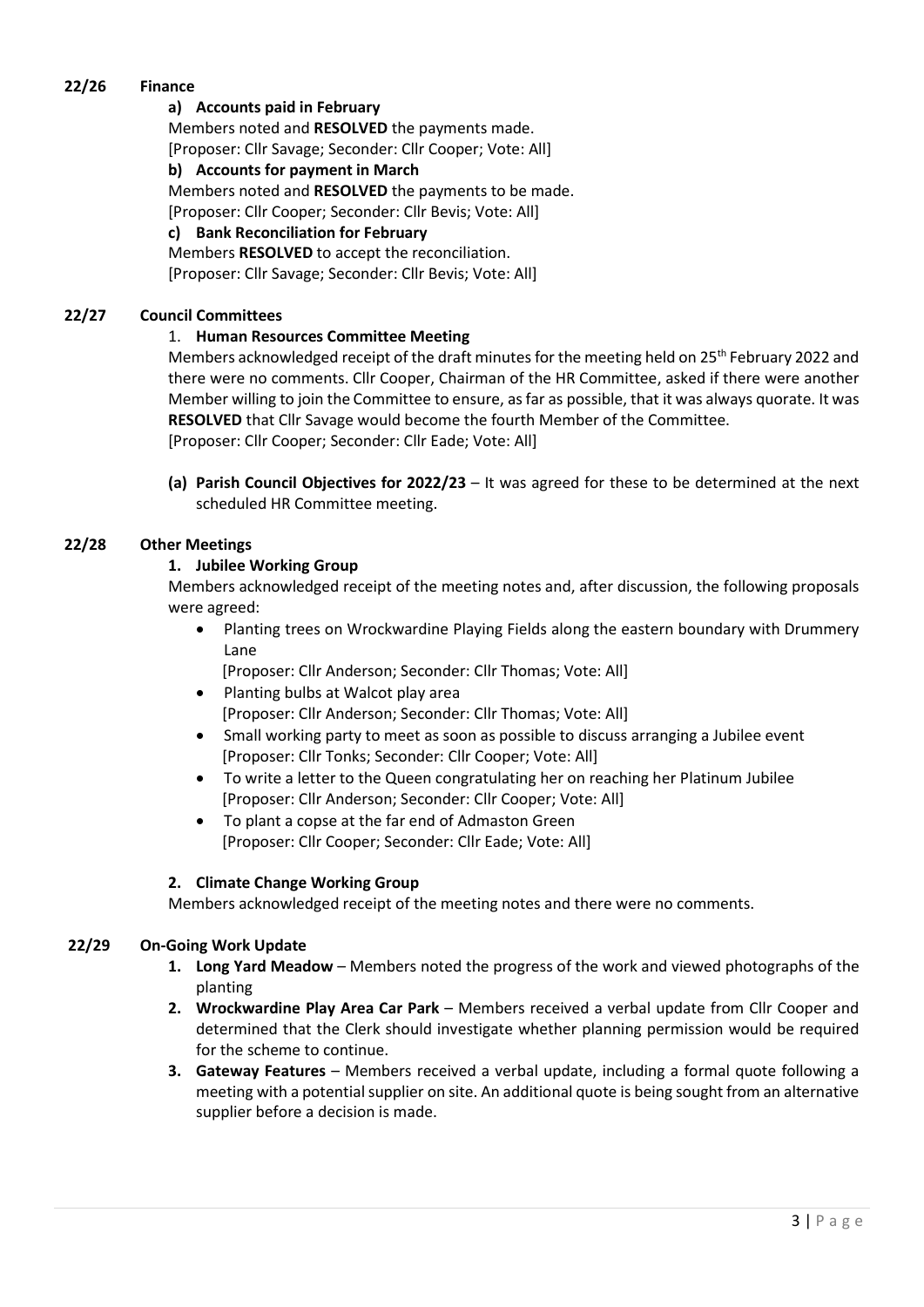#### 22/30 Annual Parish Meeting

Following discussion and because it is not a legal requirement for the Parish Council to arrange a meeting, it was agreed to postpone this year's meeting of the Parish and concentrate on the arrangements for the Queen's Platinum Jubilee. It was noted again that, in previous years, members of the public have failed to attend and support the Parish meeting and Members agreed to meet later in the year to begin planning for next year's meeting (2023) and to look at ways to encourage parishioner's attendance. [Proposer: Cllr Anderson; Seconder: Cllr Eade; Vote: All]

#### 22/31 SID Statistics - Member's noted the data (Appendix 1)

#### 22/32 Grant Applications

Age UK – Following discussion, Council agreed to award £200 from 2022/23 budget. [Proposer: Cllr Cooper; Seconder: Cllr Eade; Vote: All]

#### 22/33 Correspondence

- 1. PODs in the Park It was RESOLVED to grant the use of the Green for the annual event on  $1^{st}$ August 2022. Members were advised that the event to celebrate the Jubilee on  $2^{nd}$  June 2022 had been cancelled.
	- [Proposer: Cllr Tonks; Seconder: Savage; Vote: All]
- 2. Allscott Meads Street Lighting Members noted the receipt of the letter from Telford & Wrekin Council confirming the street lights at Allscott Meads would be handed over to the Parish Council following the completion of the development.
- 3. TRO-2020-29 The Wrekin Prohibition of Waiting Made Order Members acknowledged receipt & noted the contents of the order and no comments were made.
- 4. Telford & Wrekin Council Scrutiny Work Programme 2022/23 Members asked for the following items to be put forward for scrutiny:
	- The time taken to respond to all enquiries to Highways & Planning Enforcement teams.

#### 22/34 Date of the next meeting

It was confirmed that the next meeting would be held on Wednesday 13<sup>th</sup> April 2022 at 7.30p.m at Admaston House, (Bratton Room)

The meeting closed at 9.49p.m

Signed: K Ballantyne \_\_\_\_\_\_\_\_\_\_\_\_\_\_\_\_\_\_\_\_\_\_\_\_\_\_\_\_\_\_\_\_\_(Chairman)

Date \_\_\_\_\_\_13th April 2022\_\_\_\_\_\_\_\_\_\_\_\_\_\_\_\_\_\_\_\_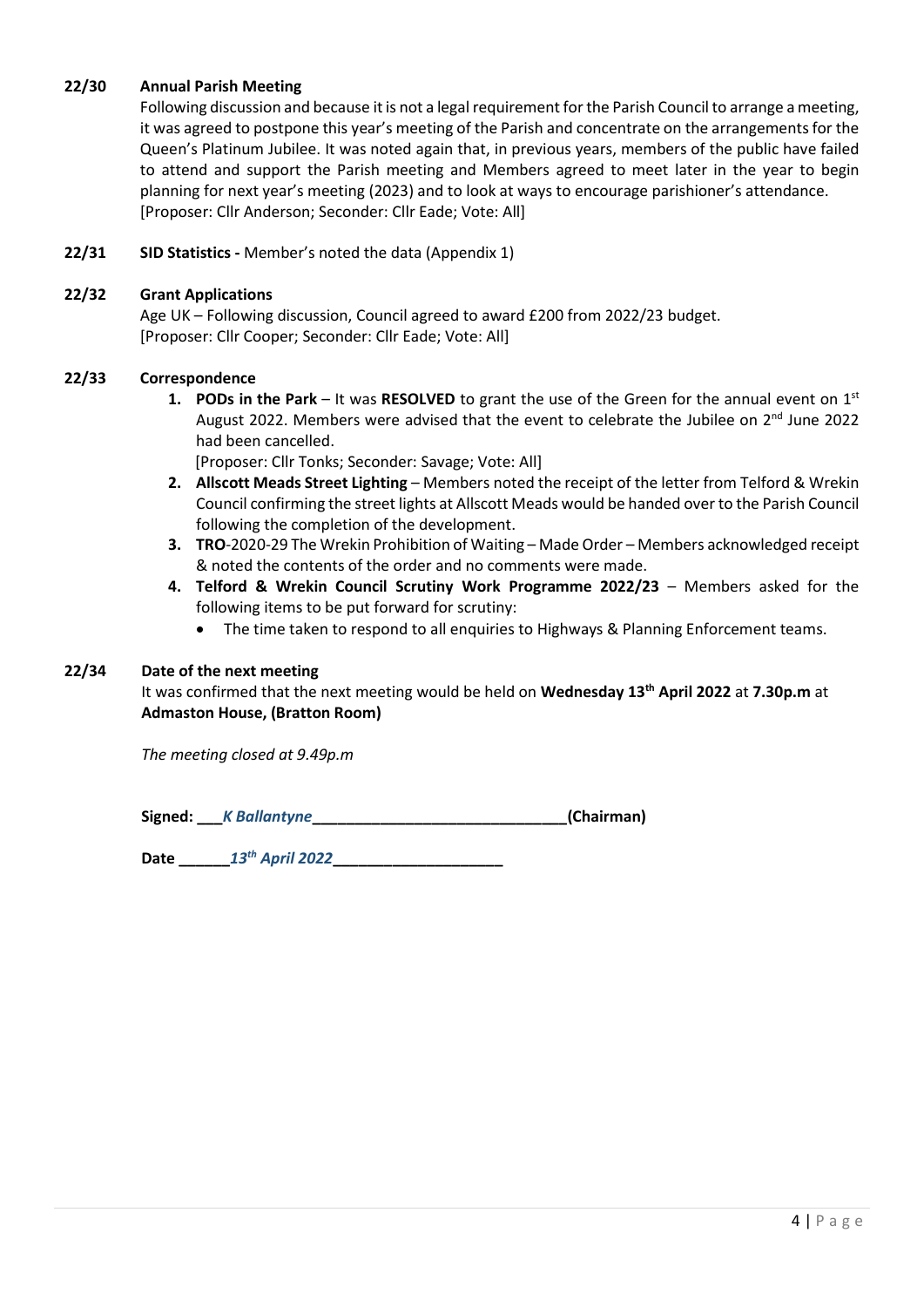# Wrockwardine Parish Council Item 22/26

### **Finance**

#### a) Accounts paid in February 2022

| Payee                        | <b>Description</b>                    | <b>Net</b> | <b>VAT</b> | Cost     |
|------------------------------|---------------------------------------|------------|------------|----------|
| IdVerde                      | <b>Grass Cutting Contract</b>         | 585.55     | 117.11     | 702.66   |
| <b>Hornet Landscaping</b>    | <b>Bus Shelter Refurbishment</b>      | 3,947.00   | 00.00      | 3,947.00 |
| <b>Telford Tree Services</b> | Tree Cutting Wrockwardine Church Yard | 400.00     | 00.00      | 400.00   |
| E-On                         | <b>Lighting Maintenance</b>           | 1,148.36   | 229.67     | 1,378.03 |
| <b>Tesco Mobile</b>          | Office Telephone                      | 7.50       | 00.00      | 7.50     |
| ВC                           | SID Management                        | 300.00     | 00.00      | 300.00   |
| EB                           | <b>Councillor Expenses</b>            | 16.77      | 0.78       | 17.55    |
| Barclaycard                  | Data Protection Fee                   | 40.00      | 00.00      | 40.00    |
|                              | Web Domain                            | 33.87      | 6.77       | 40.64    |
| Various                      | <b>Staffing Costs</b>                 | 2,224.31   | 0.96       | 2,225.27 |
| Eibe Play Ltd                | Playground Repair Part                | 114.78     | 22.96      | 137.74   |
|                              | <b>Total payments</b>                 | 8,818.14   | 378.25     | 9,196.39 |

#### b) Accounts for Payment in March

| Payee                     | <b>Description</b>                 | <b>Net</b>    | <b>VAT</b> | Cost     |  |  |
|---------------------------|------------------------------------|---------------|------------|----------|--|--|
| <b>Hornet Landscaping</b> | <b>Tree Cutting</b>                | 390.00        | 00.00      | 390.00   |  |  |
| <b>Hornet Landscaping</b> | Planting Long Yard Meadow          | 3,343.00      | 00.00      | 3,343.00 |  |  |
| E-On                      | <b>Street Lighting Maintenance</b> | 74.44         | 14.89      | 89.33    |  |  |
| EB                        | Cllr Expenses - Travel             | 13.98<br>0.65 |            |          |  |  |
| <b>SALC</b>               | <b>Councillor Training</b>         | 00.00         | 60.00      |          |  |  |
| <b>Tesco Mobile</b>       | Office Telephone                   | 7.50          | 00.00      | 7.50     |  |  |
| BC                        | SID Management                     | 307.50        | 00.00      | 307.50   |  |  |
| Barclaycard               | <b>IT Equipment</b>                | 31.65         | 6.34       | 37.99    |  |  |
|                           | Safepoint Lone Worker Buttons      | 66.50         | 12.00      | 78.50    |  |  |
| EA                        | Chairman's Allowance               | 600.00        | 00.00      | 600.00   |  |  |
| IdVerde                   | <b>Grass Cutting Contract</b>      | 585.55        | 117.11     | 702.66   |  |  |
| Various                   | <b>Staffing Costs</b>              | 2,718.50      | 0.42       | 2,718.92 |  |  |
|                           | <b>Total payments</b>              | 8,198.62      | 151.41     | 8,350.03 |  |  |

### c) Bank Reconciliation for February 2022

### Unity Current A/C Bank Reconciliation

| Unity Current A/C Balance 1/2/22 | 76.118.19 |
|----------------------------------|-----------|
| Payments made in February        | 9,196.39  |
| Receipts in February             | 00.00     |
| Balance 28/2/22                  | 66.921.80 |
| Unity Current Bank Statement 117 | 66.921.80 |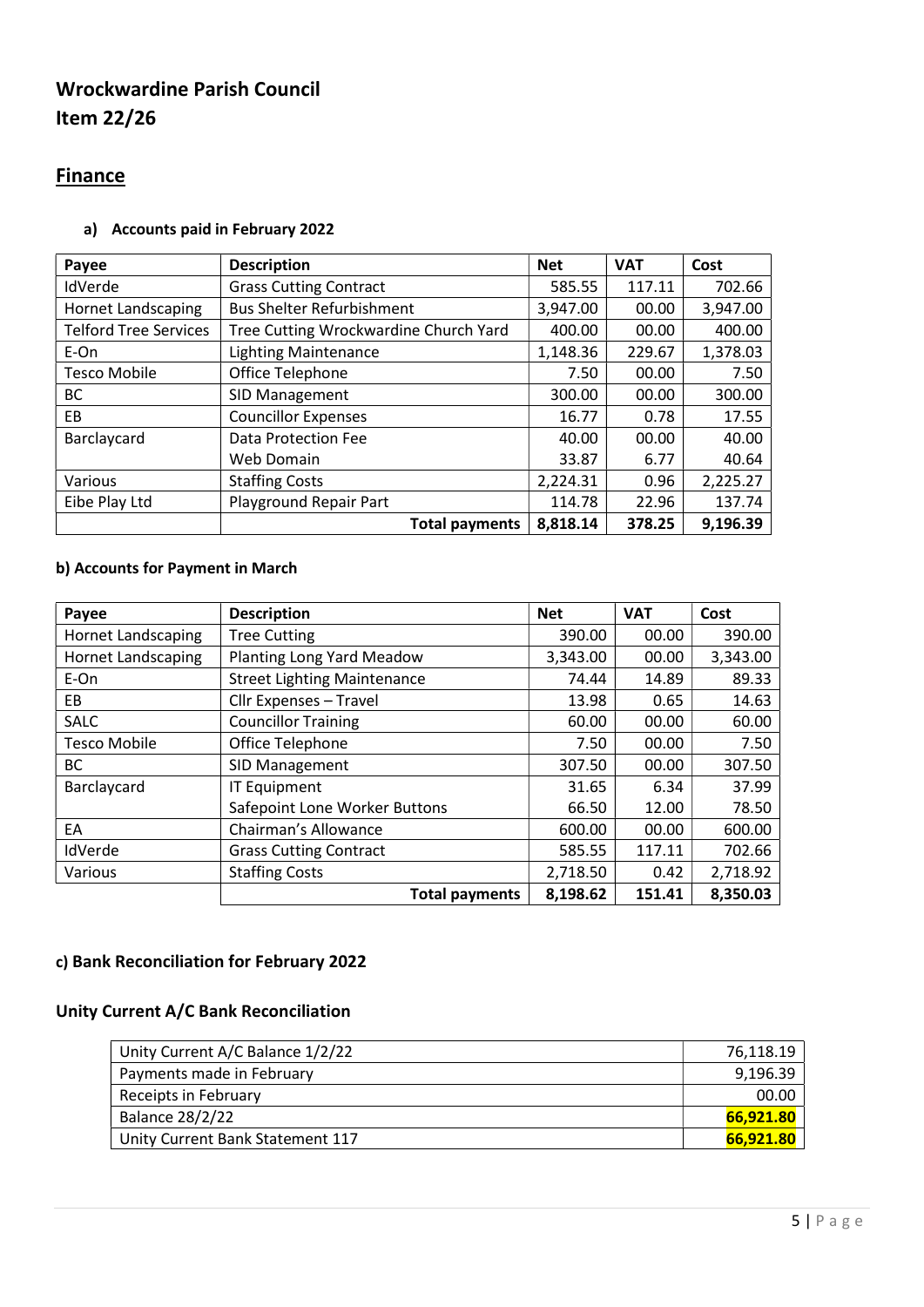#### Other Accounts

| Unity Instant Access Interest A/C (Bank Statement 95) | 56.622.33  |
|-------------------------------------------------------|------------|
| <b>Natwest</b>                                        | 70,966.32  |
| Total                                                 | 127,588.65 |

Signed: \_\_\_\_\_\_\_\_J Hancox\_\_\_\_\_\_\_\_\_\_\_\_\_\_\_\_\_\_\_\_\_\_\_\_(Clerk & RFO) Date: \_\_\_\_\_\_\_13<sup>th</sup> April 2022\_\_\_\_\_\_\_\_\_\_\_\_\_\_\_\_\_\_\_\_

Signed: K Ballantyne \_\_\_\_\_\_\_\_\_\_\_\_\_\_\_\_\_\_\_\_\_\_\_\_\_\_\_\_\_(Chairman) Date: \_\_\_\_\_\_\_\_13<sup>th</sup> April 2022\_\_\_\_\_\_\_\_\_\_\_\_\_\_\_\_\_\_\_\_\_\_\_\_\_